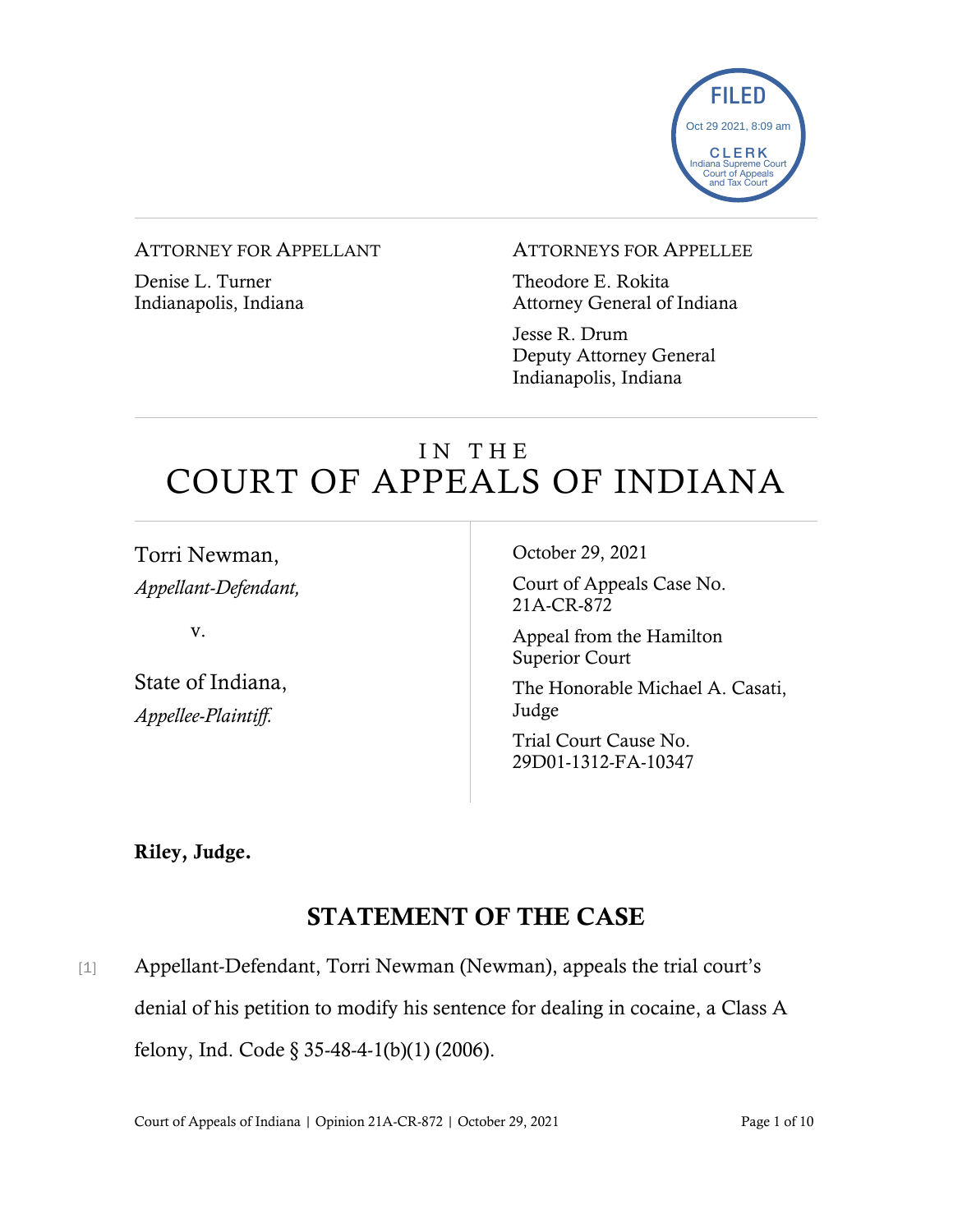[2] We affirm.

### ISSUE

[3] Newman presents the court with one issue, which we restate as: Whether the trial court abused its discretion when it summarily denied his petition to modify his sentence.

### FACTS AND PROCEDURAL HISTORY

[4] The facts pertinent to Newman's underlying conviction, as previously found by this court, are as follows:

> In 2013, Detective Darin Troyer with the Hamilton-Boone County Drug Task Force began working with a confidential informant ("CI") to arrange a controlled buy of drugs from Joe Bobish. On December 11, 2013, the CI made arrangements with Bobish to purchase cocaine at Bobish's residence in Fishers the next day. Bobish indicated that he had a source that could deliver the cocaine to his residence. The next day, Bobish told the CI, "I got it," and they set a time to meet. The CI went to Bobish's residence while wearing a transmitter and recorder. Bobish was on the phone and walking around his house for most of the time that the CI was at his house.

> After a few minutes, a vehicle stopped in front of Bobish's house. Bobish went outside and briefly talked to the driver, Newman. Bobish went back inside, gave cocaine to the CI, and took money from the CI. Bobish then took the money, went back outside to Newman's vehicle, where he sat in the passenger seat for a minute or two, and returned to the house. The officers did not witness Bobish obtaining cocaine from Newman or delivering money to Newman. Detective Troyer ordered officers to follow Newman's vehicle away from the residence and stop it. Without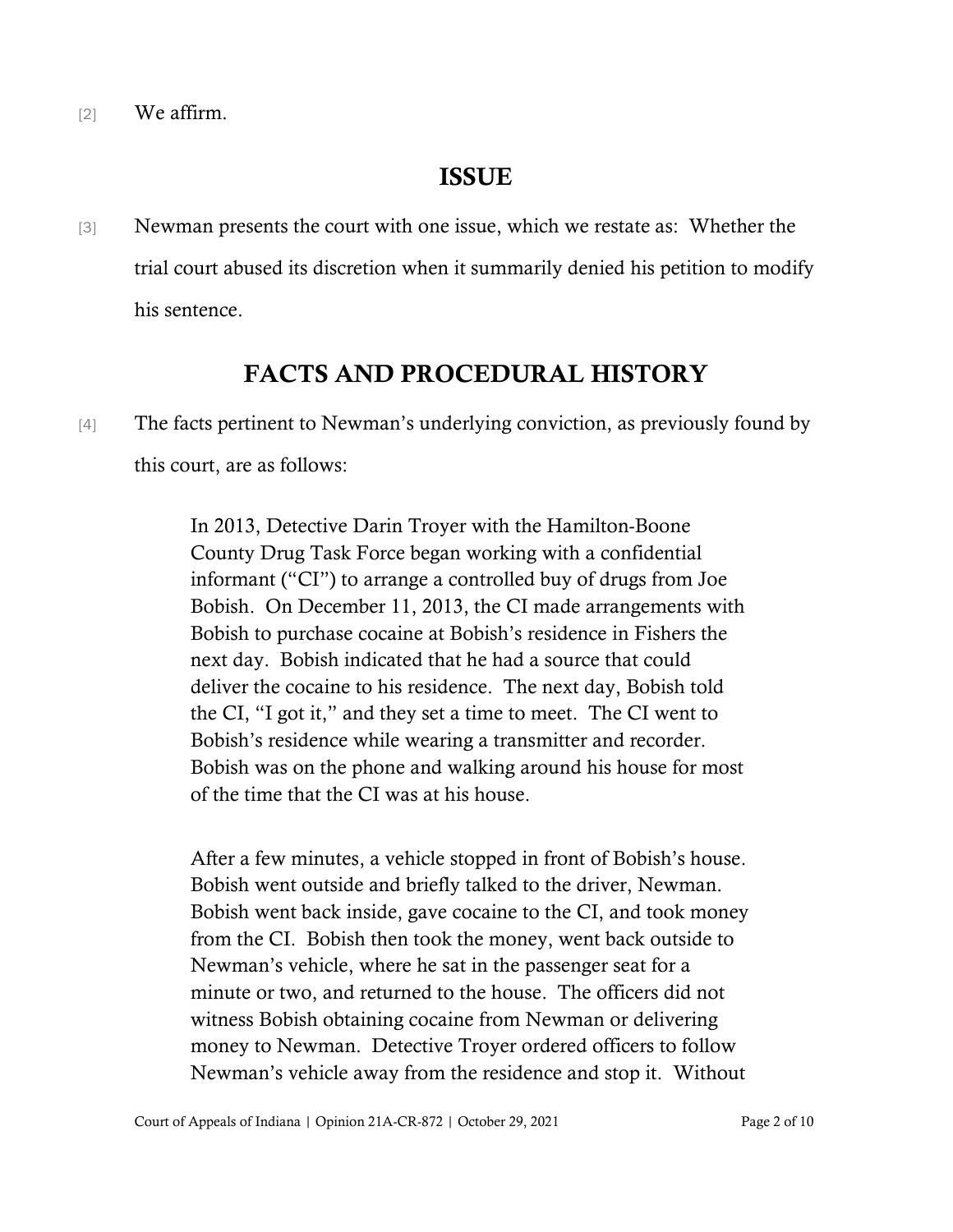observing a traffic violation, the officers stopped Newman, immediately placed him in handcuffs, and arrested him. His vehicle was later searched, and contraband was found. Newman subsequently gave consent to search his Marion County apartment where officers discovered additional contraband, including cocaine.

*Newman v. State*, No. 29A02-1706-CR-1327, slip op. at 1 (Ind. Ct. App. Jan. 24, 2018) (record citation omitted), *trans. denied*.

- [5] On December 12, 2013, the State filed an Information in Hamilton County, charging Newman with Class A felony dealing in cocaine, Class C felony possession of cocaine, Class D felony possession of cocaine, and Class D felony possession of a controlled substance. Newman also faced charges in Marion County for the contraband found in his residence. In 2016, Newman was tried and convicted in Marion County of Class C felony possession of cocaine, Class D felony possession of a controlled substance, and Class D felony possession of marijuana. Newman was sentenced to six years for those offenses. Newman's first trial on the Hamilton County charges ended in a mistrial, but after a second trial, on April 12, 2017, Newman was convicted of Class A felony dealing in cocaine, the other charges having been dismissed. On May 24, 2017, the trial court sentenced Newman to thirty years in the Department of Correction (DOC), to be served consecutively with his sentence for the Marion County offenses.
- [6] In 2018, Newman finished serving his sentence for the Marion County offenses and began serving his sentence for the Hamilton County conviction. On

Court of Appeals of Indiana | Opinion 21A-CR-872 | October 29, 2021 Page 3 of 10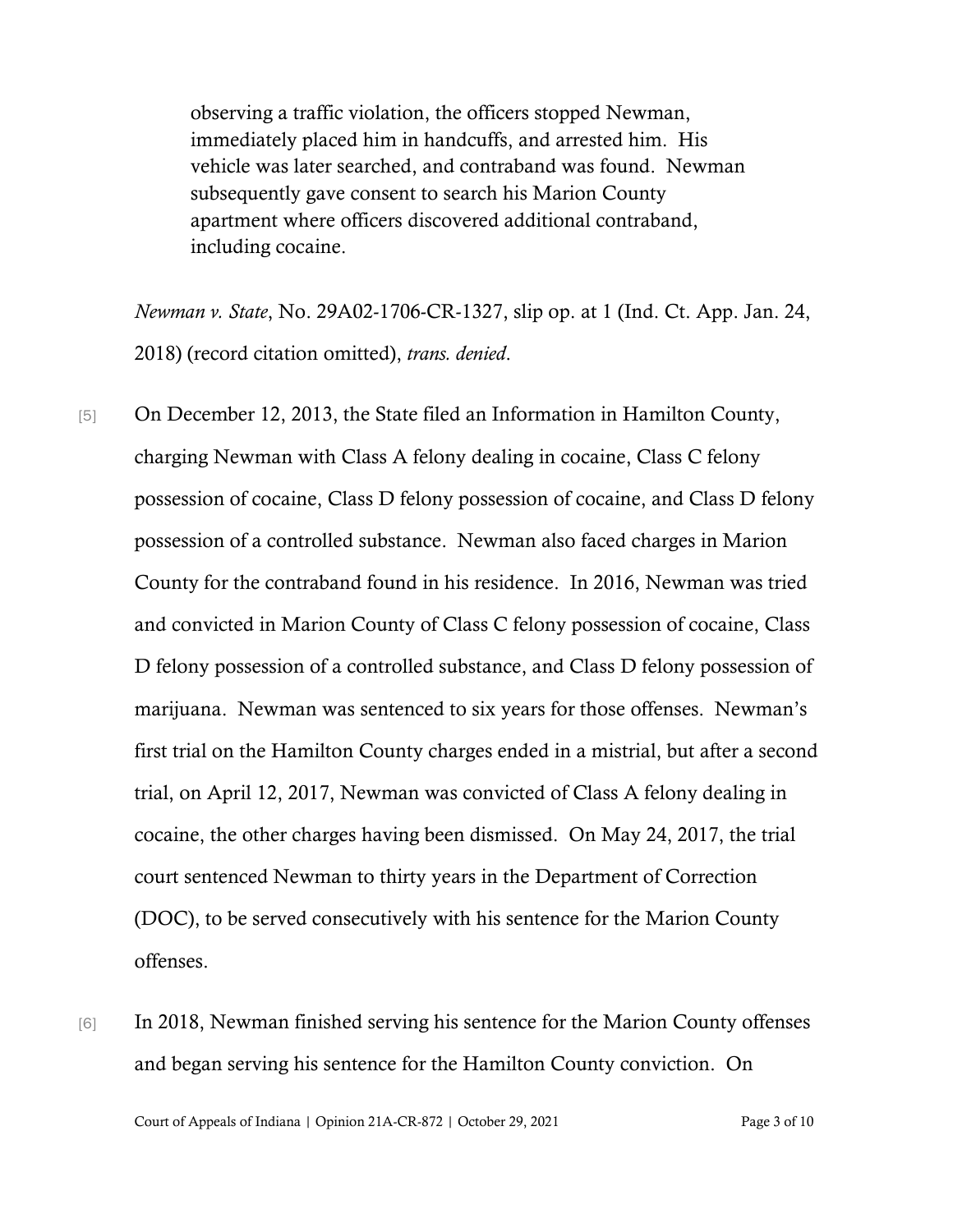December 17, 2020, at Newman's request, the DOC filed a progress report with the trial court. The report indicated that Newman had completed MRT and Project Echo, DOC programs meant to address Newman's attitude and employability, among other things. The progress report also indicated that Newman was currently enrolled in PLUS Character 2.0, was a mentor in the prison's SNAP program, had been employed while incarcerated, and had not received any conduct violations during his commitment.

- [7] On March 8, 2021, Newman filed a petition to modify his sentence citing the information contained in his DOC progress report. Newman also attached to his petition several letters from members of the community attesting to his positive character, employment record, and community involvement. On April 5, 2021, the State filed its response objecting to any modification of Newman's sentence, arguing that his criminal record consisting of two misdemeanors and five felonies did not justify a sentence modification. On April 12, 2021, the trial court denied Newman's petition without holding a hearing. On April 20, 2021, Newman filed a motion to reconsider in which he argued for the first time that what Newman contended was the favorable treatment of his co-defendant, Bobish, compelled a sentence modification in his own case. The trial court did not rule on Newman's motion to reconsider.
- 

[8] Newman now appeals. Additional facts will be provided as necessary.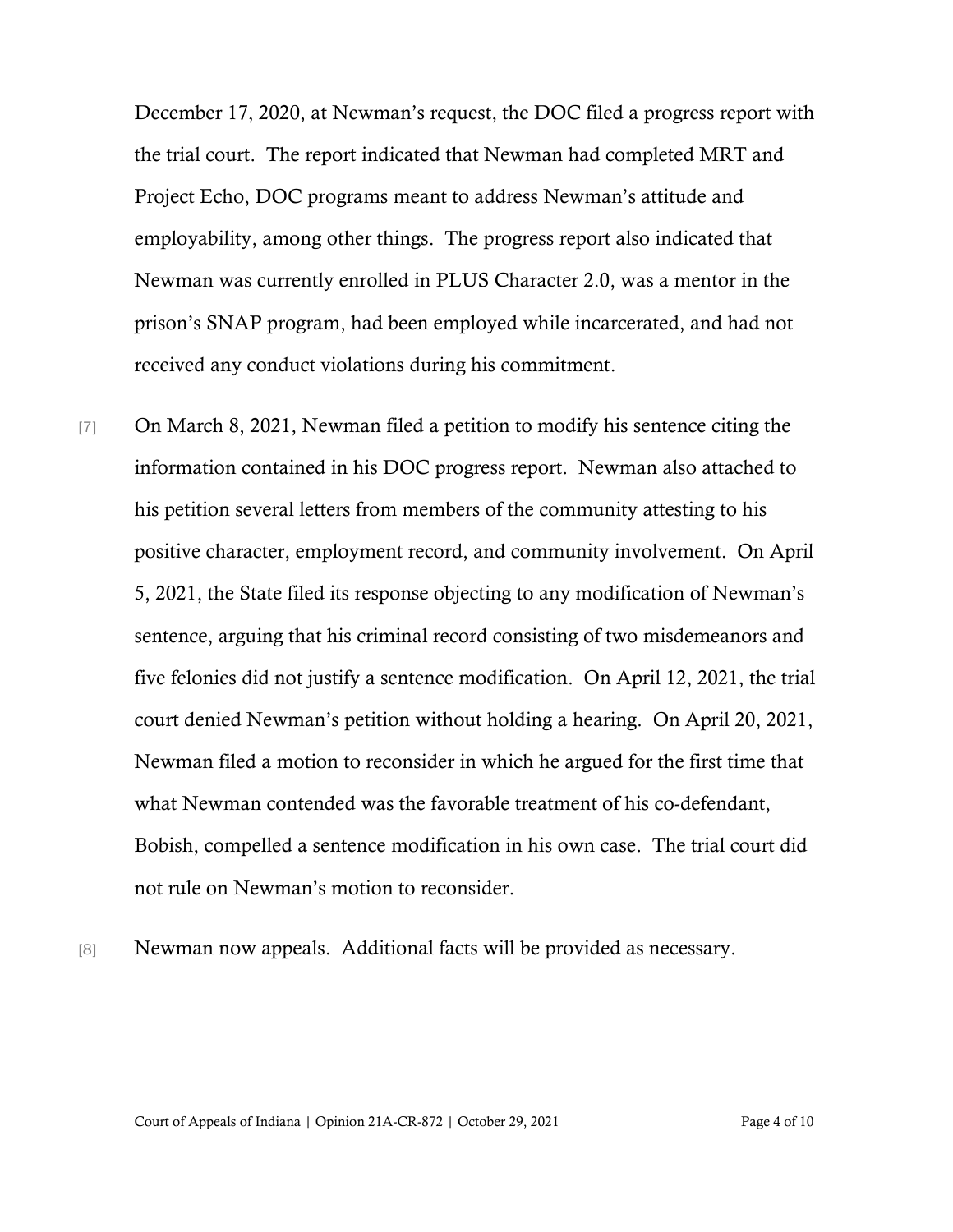### DISCUSSION AND DECISION

#### I*. Standard of Review*

[9] Newman argues that the trial court abused its discretion when it denied his petition to modify his sentence. As a general rule, a trial court has no authority over a criminal defendant after sentencing. *State v. Harper*, 8 N.E.3d 694, 696 Ind. 2014). Indiana Code section 35-38-1-17(e) represents an exception to that general rule, as the Legislature has provided that a trial court "may reduce or suspend the sentence and impose a sentence that the court was authorized to impose at the time of sentencing" after a defendant has begun serving his sentence and the trial court has obtained a DOC progress report. We review a trial court's denial of a petition to modify a sentence for an abuse of discretion. *Schmitt v. State*, 108 N.E.3d 423, 425 (Ind. Ct. App. 2018). Trial courts have broad discretion to modify a sentence, and an abuse of discretion occurs only where the decision is clearly against the logic and effect of the facts and circumstances before the trial court. *Merkel v. State*, 160 N.E.3d 1139, 1141 (Ind. Ct. App. 2020).

### II*. Analysis*

[10] Here, the trial court indicated in its order that it had examined the pleadings and its case file and had determined that a modification of Newman's sentence was not warranted. The record indicates that Newman was convicted of a Class A felony for dealing cocaine after he supplied Bobish with the cocaine which Bobish provided to the CI. By the time of his sentencing in this matter, Newman had a criminal record consisting of two misdemeanors and five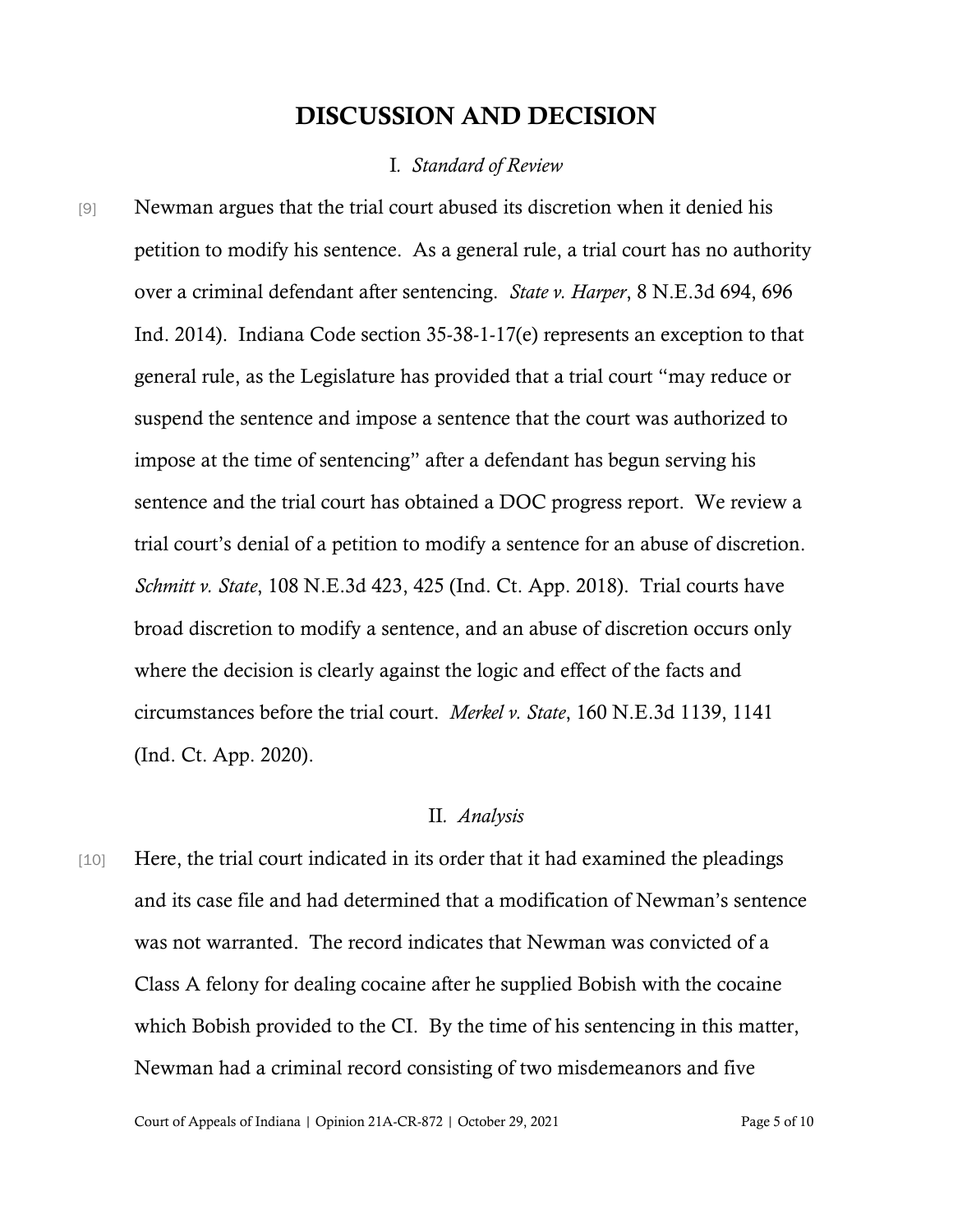felonies. Newman received an advisory sentence for a Class A felony. *See* I.C. § 35-50-2-4 (2005). Given Newman's culpability and criminal record, we conclude that it was not an abuse of the trial court's discretion to determine that sentence modification was unwarranted after Newman had served less than four years of his thirty-year, advisory sentence.

[11] In his argument on appeal, Newman has not presented us with any legal authority indicating that a trial court abuses its discretion in denying a sentence modification under circumstances similar to his. Rather, Newman argues that his status as a non-violent offender and his progress in rehabilitation at the DOC merited modification. However, we have observed that "the mere fact that the process of rehabilitation, the purpose of incarceration, may have started, does not compel a reduction or other modification [of a defendant's] sentence." *Marshall v. State*, 563 N.E.2d 1341, 1343-44 (Ind. Ct. App. 1990) (upholding the denial of a sentence modification despite evidence of Marshall's remorsefulness, good conduct and rehabilitative efforts in prison, and employment opportunities if released), *trans. denied*. While we agree with Newman that *Marshall* is factually distinguishable due to the different offenses involved and the amount of time served prior to the petition for modification being filed, the case still stands for the proposition that a trial court does not abuse its discretion in declining to modify a defendant's sentence even where there is plentiful evidence presented of his efforts at rehabilitation. *See Banks v. State*, 847 N.E.2d 1050, 1053 (Ind. Ct. App. 2006) (citing *Marshall* in upholding the denial of a petition to modify Banks' sentence despite his contention that all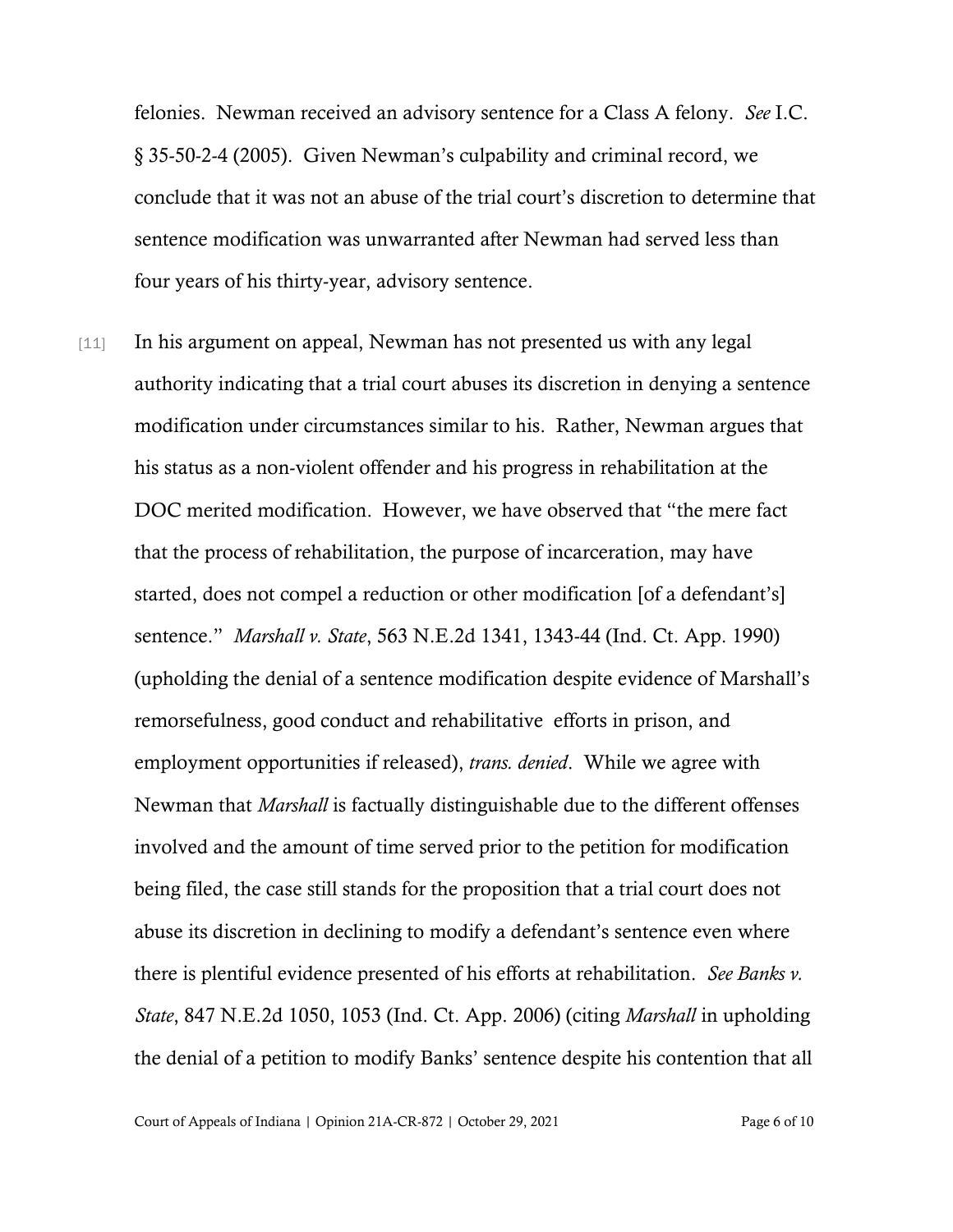the evidence in the record supported it), *trans. denied; Catt v. State,* 749 N.E.2d 633, 643-44 (Ind. Ct. App. 2001) (relying on *Marshall* to affirm denial of sentencing modification even where Catt had participated in several rehabilitative programs, was employed in prison, and made restitution), *trans. denied*. Inasmuch as Newman suggests that the trial court abused its discretion by failing to hold a hearing prior to denying his petition, it is well-established that, under the modification statute, a trial court is only required to conduct a hearing if it has made a preliminary decision to modify the sentence at issue. *Merkel*, 160 N.E.3d at 1141-42. Here, the trial court never indicated that it was considering a modification and, thus, it was not required to hold a hearing on Newman's petition.

[12] Next, Newman argues that what he contends was the favorable post-sentencing treatment of Bobish supported a reduction of the sentence in his own case. According to Newman, Bobish was granted a sentence modification and was released from prison to probation after having served fewer than three actual years of his thirty-five-year sentence for dealing cocaine to the CI, despite the terms of Bobish's plea agreement requiring him to serve at least three actual years, Bobish's greater culpability, and Bobish's more severe criminal history. Newman attributes this disparity in post-sentencing outcomes to the fact that he is Black while Bobish is white, implying that the trial court's denial of his petition for modification was the result of racial animus. In addressing these arguments, we first observe that Newman improperly raised them for the first time in his motion to reconsider, after the trial court had already denied his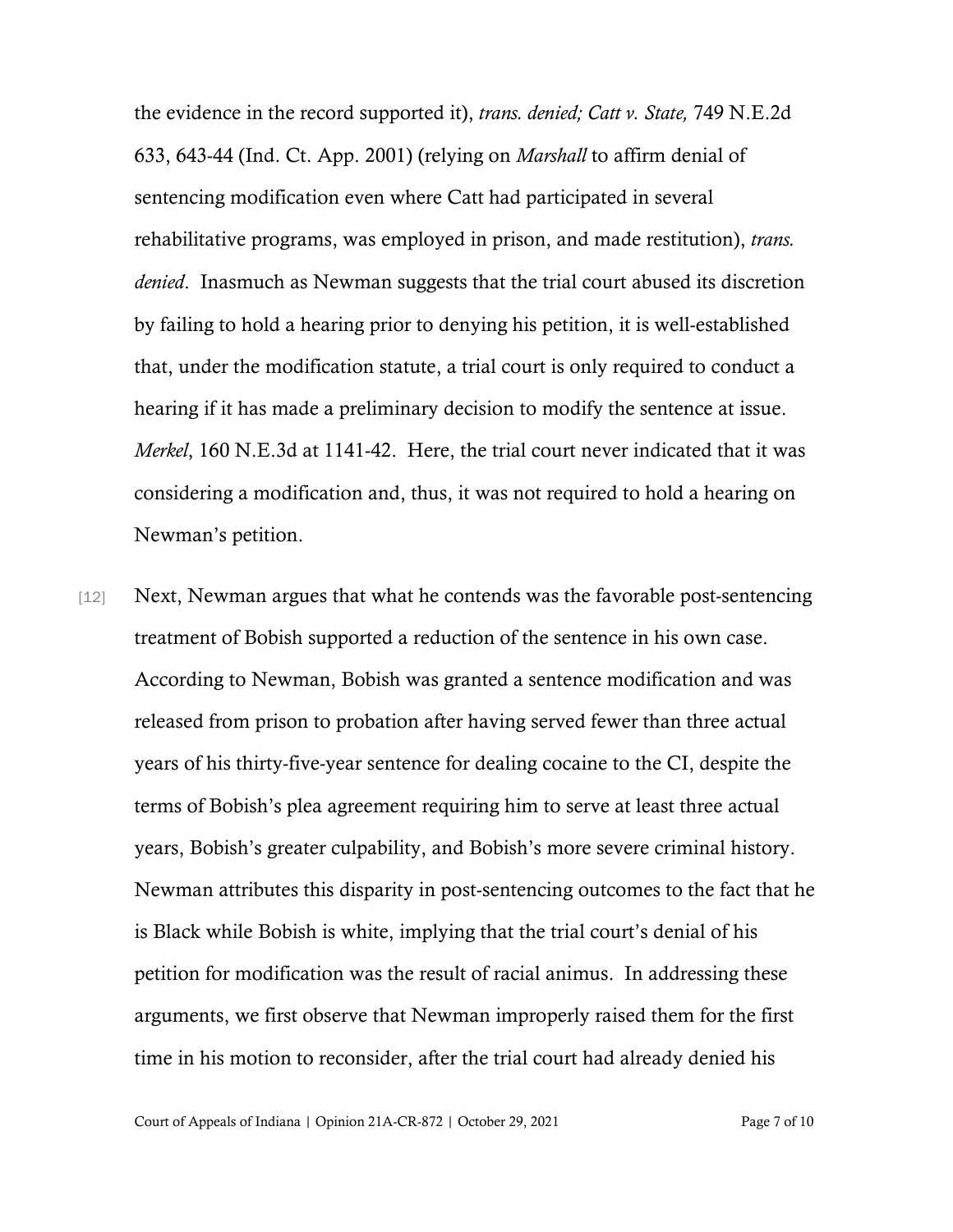petition to modify his sentence. *See Hubbard v. Hubbard*, 690 N.E.2d 1219, 1221 (Ind. Ct. App. 1998) (concluding that a motion to reconsider filed after the rendering of final judgment is to be treated as a motion to correct error); *Sanders Kennels, Inc. v. Lane*, 153 N.E.3d 262, 269 (Ind. Ct. App. 2020) ("[I]t is wellsettled that [a] party may not raise an issue for the first time in a motion to correct error[.]") (quotation omitted). In addition, Newman offers no citation to the record supporting the fact that Bobish is white, and he does not request that we take judicial notice of some source for that fact or even argue that we may do so.

[13] However, even if Newman's arguments were properly before us and were supported by facts in the record, they would be unavailing. Newman's arguments are premised on his contention that only disparate race could account for the disparate treatment between him and Bobish. This contention is faulty, as unlike Newman, Bobish elected to plead guilty and negotiated a favorable plea agreement which explicitly provided for the possibility of a sentencing modification. We do not agree with Newman's assessment that he was somehow less culpable than Bobish just because Bobish was the original target of law enforcement: Newman supplied cocaine to Bobish, making the successful sale of the cocaine to the CI possible. We fail to understand how this renders Newman less culpable. Furthermore, as Newman acknowledges on appeal, no authority requires that co-defendants receive proportional sentences. *Cardwell v. State*, 895 N.E.2d 1219, 1225 (Ind. 2008). In addition, when the impartiality of the trial court judge is challenged on appeal, we presume that a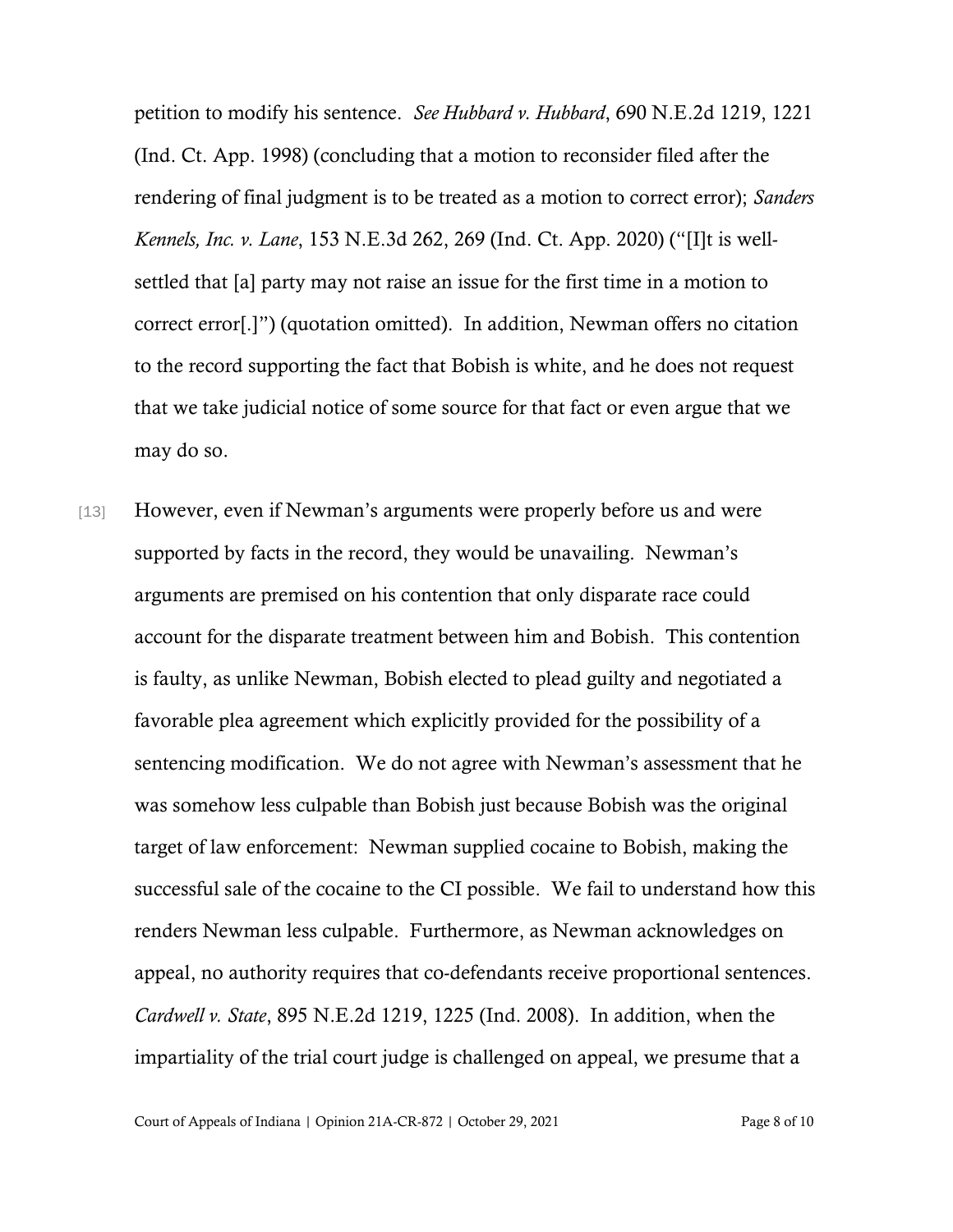trial court judge is unbiased and unprejudiced. *Smith v. State*, 770 N.E.2d 818, 823 (Ind. 2002). Newman's comparison of his own post-sentencing treatment to that of Bobish, who negotiated a favorable plea agreement, does not overcome that presumption.

[14] Newman also directs our attention to the fact that just seven months after he committed his Hamilton County offense, the Legislature amended the criminal statutes such that the crime of Class A felony dealing in cocaine was subject to lesser penalties. However, the 2014 revisions in the criminal code do not apply to crimes committed before the effective date of revisions, and the doctrine of amelioration explicitly does not apply to the 2014 revisions. *See* I.C. § 1-1-5.5- 21. The criminal defendant himself selects the time that he commits the crime, not the State, and, therefore, it is the defendant who chooses which statute applies to his offense. *Rondon v. State*, 711 N.E.2d 506, 513 (Ind. 1999). Accordingly, we cannot conclude that the trial court abused its discretion in failing to take into account the 2014 revisions of the criminal code to modify Newman's sentence. Neither can we credit Newman's argument that favorable amendments to the sentencing modification statute proposed in 2021 that did not become law supported a modification of his sentence, as a trial court cannot be said to have abused its discretion in applying the current, valid sentencing modification statute.

### **CONCLUSION**

Court of Appeals of Indiana | Opinion 21A-CR-872 | October 29, 2021 Page 9 of 10 [15] Based on the foregoing, we conclude that the trial court did not abuse its discretion in summarily denying Newman's petition to modify his sentence.